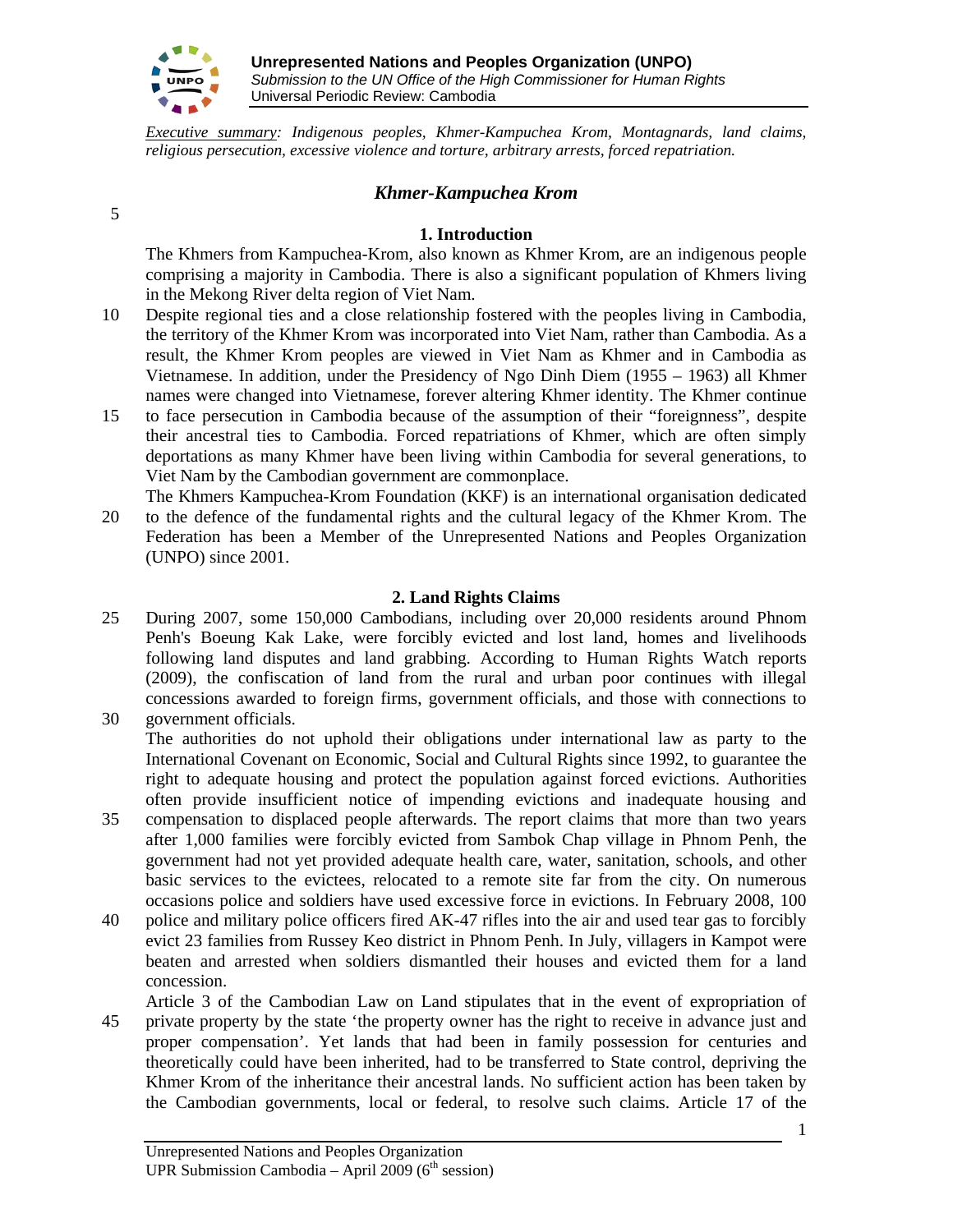

- 50 Universal Declaration of Human Rights (UDHR) stipulates the right to ownership of property. Lack of means to pursue this right, as the UDHR does not offer any mechanisms for redress, effectively means that this right is violated without repercussion by Cambodia. Outstanding land claims in theory could be resolved within the framework of International Labour (ILO) Convention 169 concerning Indigenous and Tribal Peoples in Independent 55 Countries, which addresses the right to ownership of land by indigenous peoples which have a historic claim to these lands in Article 14. Unfortunately, Cambodia has neither recognized
	- the Khmer Krom as indigenous peoples, nor have they signed and ratified this Convention. Khmer people that wish to enforce their rights as have been laid down by the UDHR are faced with excessive violence, torture, and arbitrary arrests.

60

#### **3. Religious Persecution**

Numerous incidents of religious-motivated violence and discrimination have been reported, despite the fact that Article 43 of Cambodian Constitution has declared Buddhism the official religion, yet also clearly stipulates that both men and women Khmer citizens shall have the 65 right to freedom of belief.

Although the Constitution sanctions these rights, systematic religious discrimination has reached proportions where it can be termed 'policy' and incidents of harassment of Buddhist Khmer Krom monks including forceful disrobing, and vandalism on their places of worship are rampant. Khmer Krom Buddhist monks are often arrested for petty crimes or are forced to

- 70 sign confessions to false allegations under (threat of) torture. On 27 February 2007, in response to the arrests of several Khmer Buddhist monks following a peaceful protest in Viet Nam, a demonstration was organized by Khmer Krom monks living in Cambodia in front of the Vietnamese embassy in Phnom Penh. A few hours after the demonstration, Eang Sok Thoeun, a monk who took part in the protests was found dead with his throat slit in a temple
- 75 in Cambodia. The government claimed the death was an act of suicide, yet several human rights organizations have given evidence to prove it was homicide. Following the discovery of Eang Sok Thoeun's death, local Cambodian authorities had his body buried immediately and did not authorize his family to organize a formal Buddhist funeral service for him.
- In July 2007, the Cambodian government called for the deportation of Buddhist Abbot Tim 80 Sakhorn back to Vietnam, despite his refugee status. The UNPO remains deeply concerned about the fate of multiple Khmer Krom Buddhist monks, as well as the larger Khmer Krom community, and has issued an appeal addressing their continuous and systematic harassment and persecution, including torture, arbitrary detention, and infringements upon their rights to free speech, free assembly, and free access to information and media.
- 85

#### **4. Excessive violence and torture**

The Cambodian authorities are known for using excessive violence when maintaining order, and reports have been made of police officers using methods of torture to thwart peaceful demonstrations and to intimidate Khmer Krom from actively seeking equal rights. The

- 90 Khmer Krom disproportionately suffer from misconduct by Cambodian security personnel and police officers as a result of discrimination. Peaceful protests on numerous occasions have been harshly put down, as was the case with the peaceful Buddhist demonstrations throughout 2007, which lead to the violent deaths and of several Khmer monks. Demonstrations are often met with the use of electric batons, arbitrarily arresting persons
- 95 taking part in these demonstrations and by inflicting injuries upon persons whilst in police custody, and forceful defrocking conducted by Cambodian police and military officers. Cambodia is party to the UN Convention Against Torture and Other Cruel Inhuman or Degrading Treatment or Punishment and the 1951 Geneva Convention on the Protection of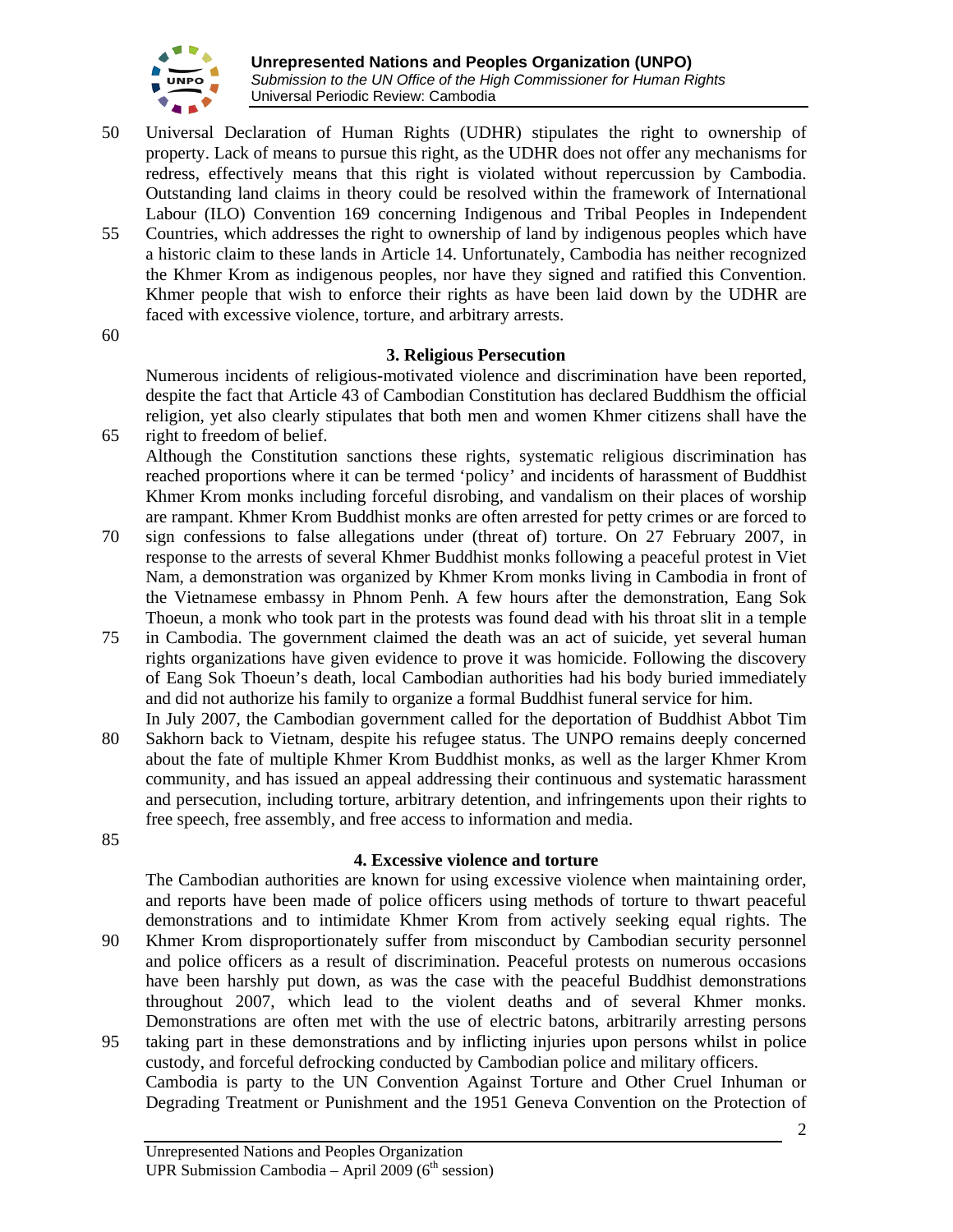

Refugees, including the 1967 Protocol (ratified 1992), and as such should follow its 100 obligations under international law to cease its systematic use of violence and torture against the Khmer Krom refugee communities within its borders.

## **5. Forced Repatriation**

- In 2006 it was reported by the Federation of Khmers of Kampuchea Krom that over a million 105 Khmer Kroms currently reside in Cambodia. This number reflects a primarily refugee community who have fled their traditional homeland in Viet Nam. Being seen as neither completely Cambodian nor completely Vietnamese puts the Khmer Krom in a particularly precarious political and sociological situation. The Khmer Krom face regular discrimination in Cambodia—labelled as Vietnamese due to their having a slightly lighter skin than the
- 110 general Cambodian population, as well as their Khmer accents appearing starkly foreign. Many Khmer Krom refugees have fled because of religious persecution, only to find the case to be the same in Cambodia as it is in Viet Nam. If the Khmer Krom refugees who fled for fear of persecution return or are forced to return, they risk facing arbitrary arrests and systematic torture.
- 115 There is ample evidence showing Viet Nam's dealing with the Cambodian government in order to persecute Khmer Krom living beyond its borders. The Khmer Krom population living in Cambodia are constantly under the threat of persecution for supposedly disrupting the relationship between the Cambodian and Viet Nam governments. Forced repatriation of Khmer Krom born in Viet Nam from Cambodia is often justified as a means to which this
- 120 "friendly" pact can remain stable. This is particularly volatile as the Khmer Krom's citizenship status is often ambiguous and thus seen to be easily revoked. Cambodian police throughout the provinces refuse to issue identification paper to Khmer Krom citing provincial authorities' order. According to a Radio Free Asia report, Khmer who were born in Cambodia to Kampuchea-Krom (Southern Vietnam) parents are also denied identification 125 paper.
	- One infamous case illustrating such conduct is in the case of Venerable Tim Sakhorn. Buddhist monk Tim Sakhorn was arrested in June 2007 in Cambodia, where he had been living since 1978 and where he holds citizenship, and deported to Viet Nam. This was done under the guise of protecting "friendly relations" between the two states. Tim Sakhorn was
- 130 arrested and defrocked on charges of 'harming the solidarity' between Cambodia and Viet Nam by spreading 'propaganda' from his Pagoda. Cambodia repatriated him to Viet Nam despite the lack of a bilateral extradition treaty and he was consequently arrested for illegal entry in Viet Nam. Following a mock trial, Venerable Sakhorn was sentence to a year imprisonment and was released from prison on 28 June 2008 only to be kept under house
- 135 arrest. According to the sentence that convicted Venerable Sakhorn, he was supposed to have the option of returning to Cambodia. Despite repeated calls for ending Tim Sakhorn's house arrest by UNPO, various other human rights organizations and the European Parliament, the status quo has not changed.

### 140

 $\overline{a}$ 

# *Montagnards*

### **6. Introduction**

The Montagnards<sup>1</sup> inhabit the area known as the Central Highlands, straddling the boarders 145 of Viet Nam and Cambodia and stretching into Laos. Towards the end of the  $17<sup>th</sup>$  century

<sup>&</sup>lt;sup>1</sup> Sometimes also referred to as Degards or Montagnard Degards.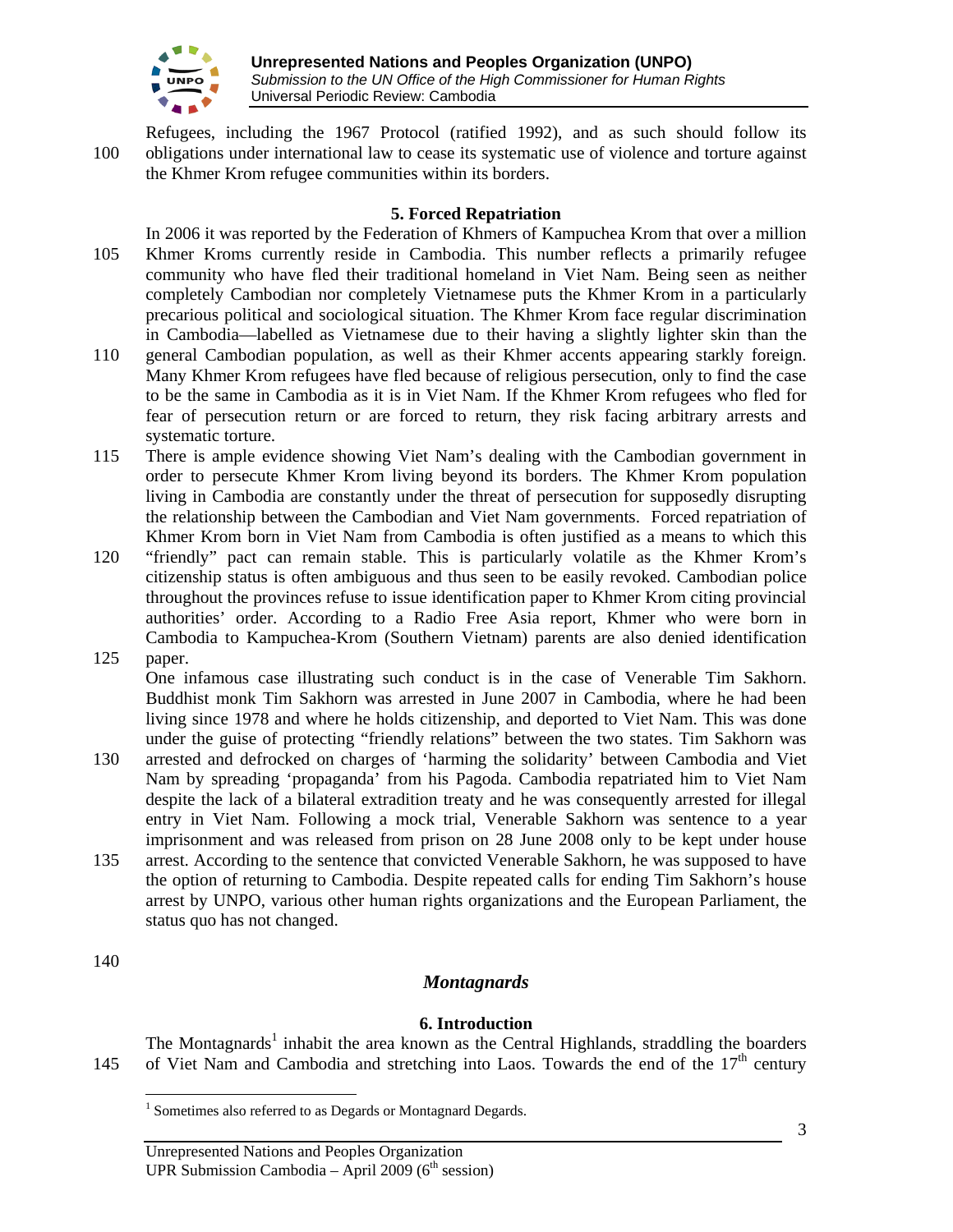

when Vietnamese invasions forced the Montagnards to permanently retreat into the mountains and leave the costal regions, forever altering their traditional way of life and placing them in the precarious position as "outsiders" no matter where they dwell.

## 150 **7. Land Claims and Forced Relocation**

A demonstration to ask the Vietnamese government to address land rights issues in early April 2004 was followed by a massive military crackdown, after which many Montagnards sought refuge in neighbouring Cambodia or fled to seek asylum in far off countries. As a result, dozens of Montagnards were arrested for organizing demonstrations or for assisting 155 fellow refugees in fleeing to Cambodia. This tactic of instigating fear amongst the

- Montagnards in order to prevent further land claims being launched often causes large numbers of refugees to seek asylum in Cambodia. The UNPO has repeatedly received information reporting the use of torture and harassment by Cambodian officials to gain access to Montagnards' lands. The forced relocation of
- 160 Montagnards creates massive social and survival problems when they are extracted from their traditional lands and forced to live in less fertile areas. The UNPO has received reports stating that these relocations to rocky, infertile terrain often lead to starvation and often an overall disbanding of the traditional structure of families and community.

# 165 **8. Religious Persecution**

The Montagnards traditionally believed in 'good' and 'bad' spirits and had no concrete organized religion. This changed when in the 1940 missionaries came to the region and converted most Montagnards to Christianity, mostly Protestantism, though some were converted to Catholicism. As stated above, Article 43 of Cambodian Constitution has

- 170 declared Buddhism the official religion, yet also clearly stipulates that both men and women Khmer citizens shall have the right to freedom of belief. Still, the Montagnards are not only indigenous peoples of Cambodia, but also a religious minority, leading to increased discrimination and persecution from the State.
- 

# 175 **9. Excessive violence and torture**

Due to ongoing violence in Viet Nam, thousands of Montagnards have fled to Cambodia. However, as is the case with the Khmer Krom, it often happens that these people are repatriated by Cambodia to Viet Nam, where they are consequently put under house arrest or detained in government facilities and intimidated or tortured. Cambodia is in grave violation

- 180 to the UNHCR codes which prohibit forced repatriation of asylum seekers who will ultimately face persecution if returned to their countries of origin. In one such case, Y Hing, a thirty-six year old Montagnard, fled to Cambodia after facing ethnically driven and religious persecution for his Christian beliefs, only to be set back to Viet Nam by Cambodian officials. After being forced to return to Viet Nam, he was
- 185 incarcerated and his family was forced to pay for his bail. The Montagnard Foundation in the United States actively lobbied his release in 2008, but Hing remained in house arrest and was forced to publically renounce his affiliation with the Christian faith. Additionally, cases of the families of Montagnard human rights defenders suffering persecution, threats to life and livelihood, and having their family members harassed are
- 190 commonly reported by human rights organizations including the UNPO. Cambodia is party to the UN Convention Against Torture and Other Cruel Inhuman or Degrading Treatment or Punishment and the 1951 Geneva Convention on the Protection of Refugees (including the 1967 Protocol) and as such should follow its obligations under